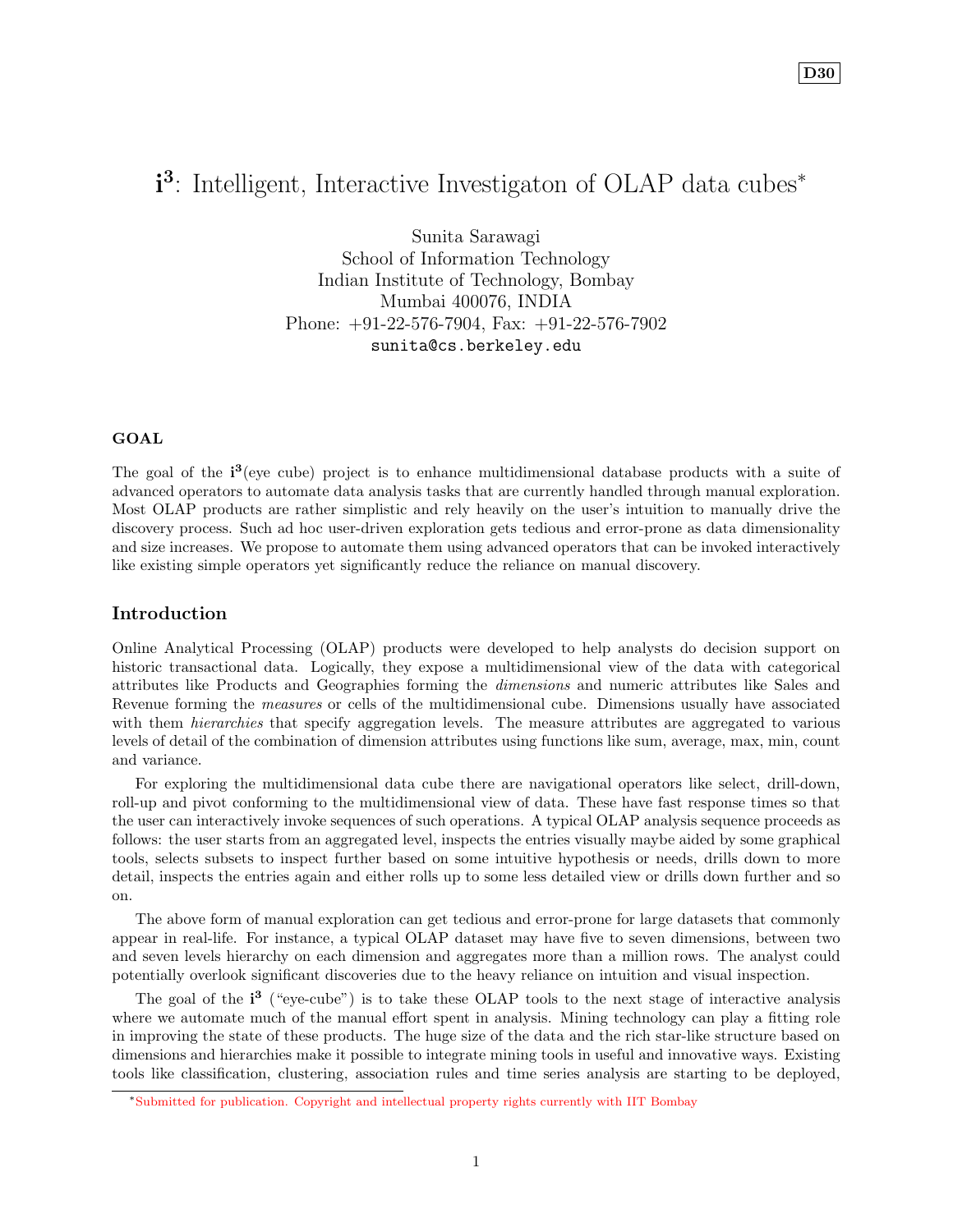| <b>Product</b>     | <b>Platform</b>    | Geography              | Year |
|--------------------|--------------------|------------------------|------|
| Product name (67)  | Platform name (43) | Geography (4) Year (5) |      |
| Prod Category (14) | Plat Type (6)      |                        |      |
| Prod Group (3)     | Plat User (2)      |                        |      |

<span id="page-1-0"></span>Figure 1: Dimensions and hierarchies of the software revenue data. The number in brackets indicate the size of that level of the dimension.

| Platform              | 'All)   |                 |          |          |          |
|-----------------------|---------|-----------------|----------|----------|----------|
| Product               | (All)   |                 |          |          |          |
|                       |         |                 |          |          |          |
| Sum of Revenue        | Year    |                 |          |          |          |
| Geography             | 1990    | 1991            | 1992     | 1993     | 1994     |
| Asia/Pacific          | 1440.24 | 1946.82         | 3453.56  | 5576.35  | 6309.88  |
| <b>Rest of World</b>  |         | 2170.02 2154.14 | 4577.42  | 5203.84  | 5510.09  |
| <b>United States</b>  | 6545.49 | 7524.29         | 10946.87 | 13545.42 | 15817.18 |
| <b>Western Europe</b> | 4551.90 | 6061.23         | 10053.19 | 12577.50 | 13501.03 |

<span id="page-1-1"></span>Figure 2: Total revenue by geography and year. The two boxes with dark boundaries ('Rest of World', year 1990 and 1991) indicate the two values being compared.

albeit sparingly. But the approach so far has been to take existing mining algorithms and integrate them within OLAP products. Our approach is different in that we first investigate how and why analysts currently explore the data cube and next automate them using new or previously known operators. Unlike the batch processing of existing mining algorithms we wish to enable interactive invocation so that an analyst can use them seamlessly with the existing simple operations. Interactive exploration has the advantage that the analyst's external-world insight can be combined with the discoveries obtained purely from data.

## Project description

Our proposed suite of extensions appear in the form of a toolkit attached with a OLAP product. At this demo we will present three such operators: DIFF, and SURPRISE. For ease of understanding, we will illustrate the working of the our prototype using a real-life dataset obtained from International Data Corporation (IDC) about the total yearly revenue in millions of dollars for different software products from 1990 to 1994. The schema as shown in Figure [1](#page-1-0) consists of four dimensions Product, Platform, Geography and Time and a three level hierarchy on the Product and Platform dimension.

#### The DIFF operator

One reason why analysts manually drill down to explore detailed data is to find causes for drops or increases observed at an aggregated level. For automating this task we propose the DIFF operator that can report a summarized difference between two values observed at aggregate levels. For example, a busy executive looking at the annual revenues across different geographies (Figure [2](#page-1-1)) might quickly wish to find the main reasons why sales dropped from 1990 to 1991 for the region 'Rest of the World'. By drilling onto details of individual sales figures perhaps he can pin point those values which contributed to the drop. But this could be daunting when the number of values contributing to the top-level aggregate is large. Our proposed DIFF operator can be used in such cases. In a single step it will do all the digging for him and return the main reasons in a compact form that he can easily assimilate.

We use a information theoretic formulation for summarizing the detailed differences to trade off the size of the answer with the loss in accuracy due to summarization of multiple similar changes. In Figure [3](#page-2-0) we show a sample answer returned by our operator in response to the drop observed in Figure [2.](#page-1-1) In the figure the first row shows that after discounting the rows explicitly mentioned below it as indicated by the "-" symbol after (All), the overall revenue actually increased by 10%. The next four rows (rows second through fifth) identify entries that were largely responsible for the big drop. For instance, for "Operating systems" on "Multiuser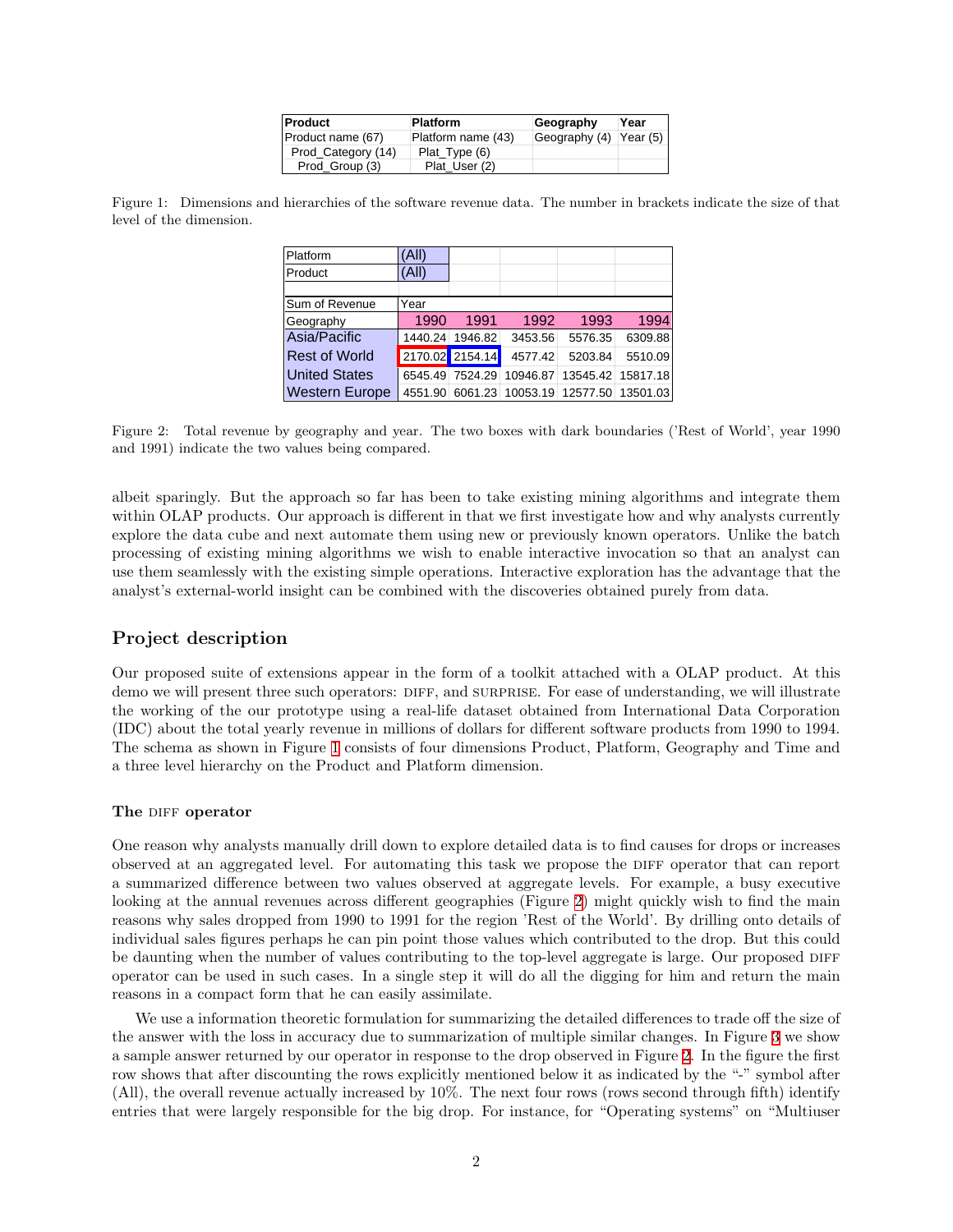| <b>PRODUCT</b>                 |           |             | <b>PLAT UPLAT TIPLATFORM</b>     | YEAR 1990 YEAR 1991 RATIO ERROR |         |              |       |
|--------------------------------|-----------|-------------|----------------------------------|---------------------------------|---------|--------------|-------|
| $(AII)$ -                      | $(A  )$ - | (A  )       | (All)                            | 1620.02                         | 1820.05 | 1.12         | 34.07 |
| <b>Operating Systems Multi</b> |           | (A  )       | (A  )                            | 253.52                          | 197.86  | 0.78         | 23.35 |
| Operating Systems Multi        |           |             | Other M. Multiuser Mainframe IBM | 97.76                           | 1.54    | 0.02         | 0.00  |
| Operating Systems Single       |           | <b>Wn16</b> | (A  )                            | 94.26                           | 10.73   | 0.11         | 0.00  |
| Middleware & Oth. Multi        |           |             | Other M. Multiuser Mainframe IBM | 101.45                          | 9.55    | 0.09         | 0.00  |
| <b>EDA</b>                     | Multi     | Unix M.     | $\vert$ (All)                    | 0.36                            |         | 76.44 211.74 | 0.00  |
| <b>EDA</b>                     | Single    | Unix S.     | (A  )                            | 0.06                            |         | 13.49 210.78 | 0.00  |
| <b>EDA</b>                     | Single    | <b>Wn16</b> | (A  )                            | 1.80                            | 10.89   | 6.04         | 0.00  |

Figure 3: Reasons for the drop in revenue marked in Figure [2](#page-1-1).

<span id="page-2-0"></span>

| Plat_Type           | Other S.             |                          |      |      |      |
|---------------------|----------------------|--------------------------|------|------|------|
| Platform            | Single-User Other    |                          |      |      |      |
| Geography           | <b>United States</b> |                          |      |      |      |
| Prod_Category       | Cross Ind. Apps      |                          |      |      |      |
| Product             | <b>HRM/Payroll</b>   |                          |      |      |      |
|                     |                      |                          |      |      |      |
| Sum of Revenue Year |                      |                          |      |      |      |
|                     |                      | 1990 1991 1992 1993 1994 |      |      |      |
| Total               | 0.03                 | 0.07                     | 0.46 | 5.03 | 3.87 |

<span id="page-2-1"></span>Figure 4: A problematic drop in revenue from 1993 to 1994 observed for Product  $=$  "HRM/Payroll", Geography  $=$ "United States" and Platform = "Single-User Other".

Mainframe IBM" the revenue decreased from 97 to 1.5, a factor of 60 reduction and for "Operating systems" and all platforms of type "Wn16" the total revenue dropped from 94.3 to 10.7. The last three rows show cases where the revenue increased by significantly more than the 10% overall increase indicated by the first row.

More details of this work appeared in the 25th International Conference for Very Large Databases, 1999.

#### The RELAX operator

Suppose a local branch manager exploring his subportion of the data cube notices a significant drop in sales somewhere in detailed data. Often, the next step taken by him is to investigate whether this was the only case where such a drop was observed or is this change part of a bigger problem affecting other cases too. For this he rolls up to the next level and views the problem case in context of combinations of other dimensions using a succession of selection, drill-down and pivot steps. The RELAX operator can be used to automate this search. The output of the operator is a set of maximal regions around the problem case where a similar change was observed.

For instance in Figure [4](#page-2-1) an analyst is viewing the total revenues along time for a fixed Geography, Platform and Product when he observes a problematic drop from 1993 to 1994. He might next view this case in context of other Geographies, Platforms or Products to check if one or more of them had similar drop and explore further out around some of these identified problem cases trying to find a pattern. We automate this search through the relax operator. Figure [5](#page-3-0) shows the output of the operator around the problem case of Figure [4.](#page-2-1) The first relaxation shown by the grayed row numbered "1" informs that we can generalize simultaneously along the Geography and Product dimension for the same platform and Prod Category. That is, each Product in Category "Cross-Ind. Apps" in each Geography had a drop from 1993 to 1994. The two exceptions to this generalization are listed immediately below. The second relaxation shown by the grayed row numbered "2", further away from the problem case than the first one, states that within the same Platform type ("Other S."), another platform "Single-User OS/2" had a similar drop for each Product (except Product "Distribution") for the same Category and Geography. Armed with this exact extent and scope of the problem, the analyst can then apply his insight to infer on possible external reasons.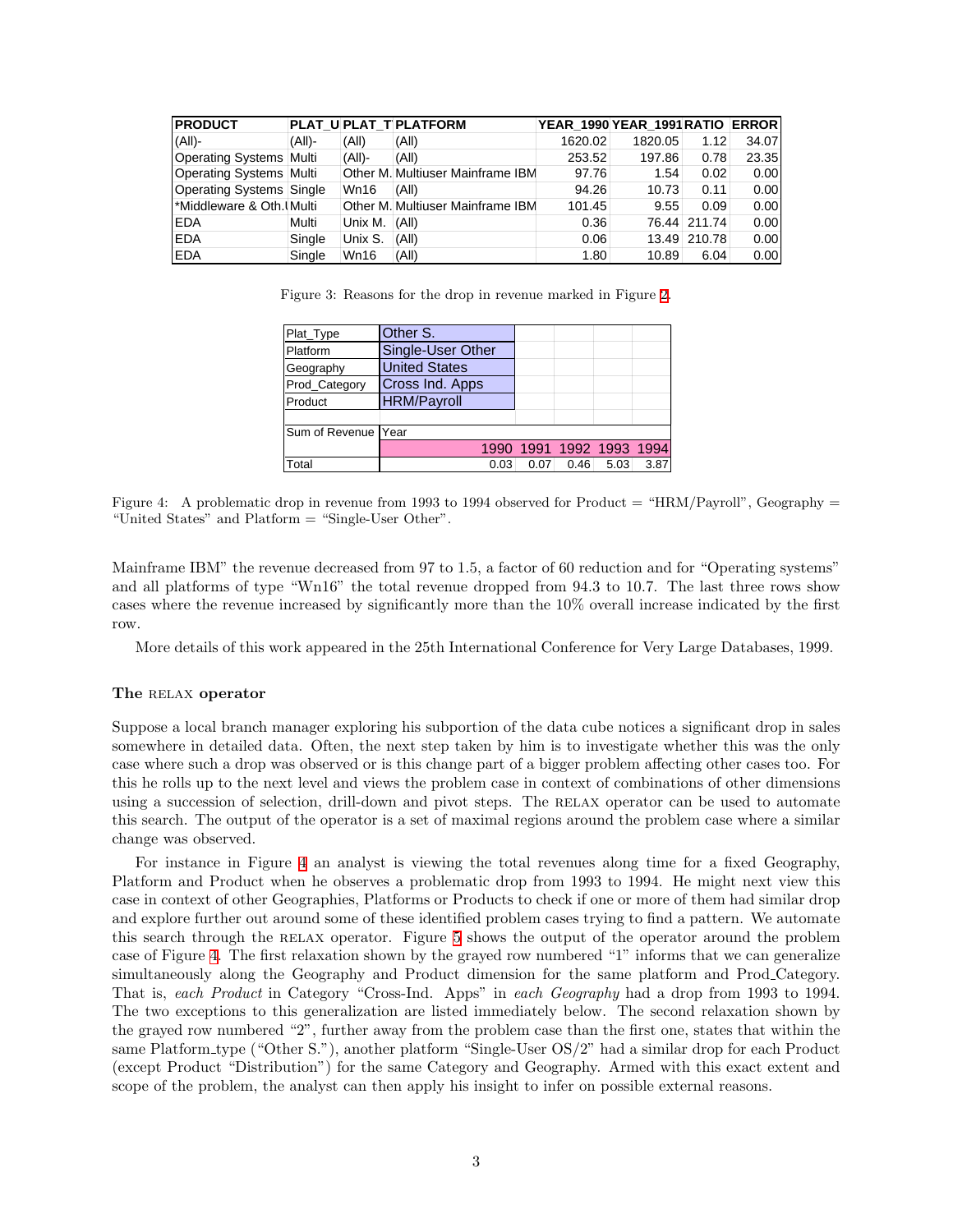|   | No. PROD CATEGORY PRODUCT |                                 | <b>GEOGRAPHY PLAT TYPE PLATFORM</b> |                   |
|---|---------------------------|---------------------------------|-------------------------------------|-------------------|
|   | Cross Ind. Apps           | <b>HRM/Payroll</b>              | United States   Other S.            | Single-User Other |
|   |                           | (Each)                          | (Each)                              |                   |
|   |                           | Other Office Apps Rest of World |                                     |                   |
|   |                           | <b>HRM/Payroll</b>              | Asia/Pacific                        |                   |
| っ |                           | (Each)                          |                                     | Single-User OS/2  |
|   |                           | <b>Distribution</b>             |                                     |                   |

<span id="page-3-0"></span>Figure 5: Relaxations from the problem case in Figure [4.](#page-2-1)

| PROD_CATEGORY PRODUCT |                        | <b>GEOGRAPHY</b> | <b>PLATFORM YEAR</b> |        | <b>ACTUA EXPEC</b> |     |
|-----------------------|------------------------|------------------|----------------------|--------|--------------------|-----|
| Cross Ind. Apps       | <b>Distribution</b>    | Asia/Pacific     | (Each)               | (Each) | 1.0                | 7.7 |
| Cross Ind. Apps       | <b>HRM/Payroll</b>     | Asia/Pacific     | (Each)               | (Each) | 0.6                | 7.7 |
| <b>Vertical Apps</b>  | (Each)                 | (Each)           | (Each)               | (Each) | 12.7               | 7.7 |
| Middleware            | (Each)                 | (Each)           | (Each)               | (Each) | 0.5                | 7.7 |
| Other                 | 'Each)                 | (Each)           | (Each)               | (Each) | 0.8                | 7.7 |
| <b>System SW</b>      | (Each)                 | (Each)           | (Each)               | (Each) | 30.6               | 7.7 |
| Info. tools           | (Each)                 | (Each)           | (Each)               | (Each) | 3.7                | 7.7 |
| Develop. tools        | DBMS Engines           | (Each)           | (Each)               | (Each) | 15.7               | 7.7 |
| Develop. tools        | Object-Oriented (Each) |                  | (Each)               | (Each) | 2.2                | 7.7 |
| Develop. tools        | Object CASE            | (Each)           | (Each)               | (Each) | 0.9                | 7.7 |

<span id="page-3-1"></span>Figure 6: Informative regions returned to user who has not viewed any part of the data.

#### The SURPRISE operator

This operator is geared towards helping a user quickly familiarize himself with the significant features of a OLAP data cube in a manner that adapts to the prior context of the user. We developed a user personalization tool consisting of the following three pieces. First, we capture the analysts context by continuously keeping track of the parts of the cube that he is familiar with using either transparent logs of various facets of the cube he visited or explicit entries by the user. Next, we use an asynchronous process to connect together the various visited pieces of the cube to model the user's mental expectation of the rest of the cube. Finally, at any time, the user can invoke the surprise operator that will output the most interesting unvisited parts of the cube given his established context. This process of updating the user's context based on visited parts and querying for regions to explore further continues in a loop until the user's mental model perfectly matches the actual cube.

We show two sample outputs of the surprise operator — one for the case of a user who is totally unfamiliar with the dataset, second for a user who is totally familiar with old data from year 1990 to 1992, but for the last two years (1993 and 1994) has only seen the total revenue not the detail break up. The first user assumes that the revenue for each case is the same not knowing anything else about the data. The output to him (as shown in Figure [6\)](#page-3-1) is a list of Product, Geography combination where that assumption is most violated. In the figure, the last two columns denote the actual and the user expected values respectively. The seond user based on the totals along year expects to see an increase in revenue from 1992 to 1993 to 1994 for each Product,Platform,Geography combination. The output to him as shown in Figure [7](#page-4-0) is a set of individual cases that dropped or increased significantly in 1993 or 1994. Thus, the second user will only have to concentrate on those cases which cannot be extrapolated based on his experience of past data and the yearly totals.

The key pieces of technology implemented for this paradigm are (1) a method for finding expected values of unvisited parts from visited parts of the cube and (2) a method for defining what is interesting to explore further. We formulate the first problem using the maximum entropy principle. Accordingly, we report as interesting those regions which if visited by the user will lead to the smallest gap between the new expected values and the actual values. We have developed procedures for incrementally and efficiently updating the interesting frontiers to explore further as new areas of the cube are visited.